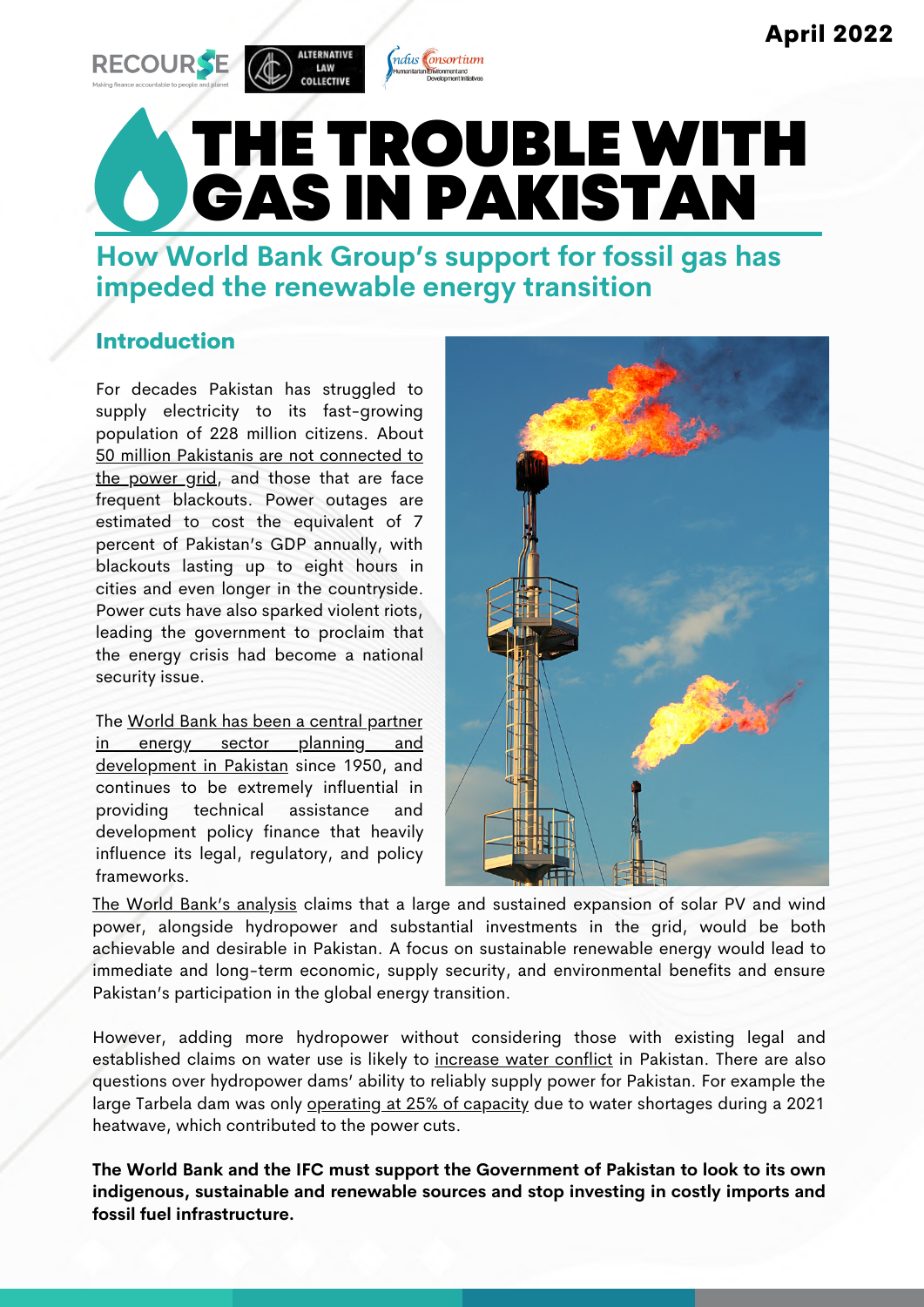#### The Trouble with Gas in Pakistan

It is now widely accepted that gas cannot be [considered](https://www.iisd.org/articles/gas-bridge-fuel) a 'transition' fuel to cleaner energy systems, but rather another carbon intensive high emitting fossil fuel, similar to coal, potentially diverting funds to cleaner renewable alternatives. Therefore, plans to expand gas [infrastructure](https://www.iisd.org/system/files/2021-06/natural-gas-finance-clean-alternatives-global-south.pdf) in Asia pose one of the greatest threats to meeting the goals of the Paris Agreement and averting the most catastrophic impacts of the climate crisis. Fossil gas is harmful [because:](https://www.ucsusa.org/resources/environmental-impacts-natural-gas)

- There is significant leakage of methane from the processing, transport, regasification and consumption of gas. Methane is 83 to 86 times stronger over 20 years than carbon dioxide (CO2) as a greenhouse gas.
- Fossil gas affects air quality and hazardous air pollutants have harmful effects on health and the environment.
- Fossil gas infrastructure, including pipelines, leaks harmful chemicals into the environment and water supplies.
- The siting of offshore Liquified Natural Gas (LNG) floating units damages mangroves and endangers the livelihoods of indigenous peoples in Pakistan.

With Pakistan's domestic [production](https://www.trade.gov/energy-resource-guide-pakistan-oil-and-gas) of fossil gas in decline, the door is open to a rapid transition to sustainable renewables. Instead demand for fossil gas continues to rise. This demand is artificially inflated due to the heavily subsidised residential and fertiliser sectors. In 2016 Pakistan turned to [Liquefied](https://www.aljazeera.com/economy/2021/9/28/pakistans-dependence-on-natural-gas-is-turning-into-a-nightmare) Natural Gas (LNG) to close the supply qap. LNG power plants now constitute 25% of total gas provision.

### Offshore LNG infrastructure Impacts:

In 2015 the IFC made a \$20m equity [investment](https://pressroom.ifc.org/all/pages/PressDetail.aspx?ID=16548) in Pakistan's first LNG import terminal at Port Qasim near Karachi. This prepared the ground for both present and future planned LNG terminals concentrated at Port Qasim, will have the following harmful effects:



They will foreclose traditional fishing systems for local communities, forcing them to go to the open sea for fishing and risk their lives in small boats;



A substantial portion of mangroves which have been in distress are due for removal to make room for pipelines and navigation purposes;



Destruction of mangroves will also compromise their natural ability to protect coastal communities against coastal hazards such as cyclones, water encroachment etc;



Coastal communities' livelihoods will be seriously impacted because mangroves constitute a natural and important resource for them;



The fish population will be reduced because mangroves are a necessary and effective breeding ground for fish.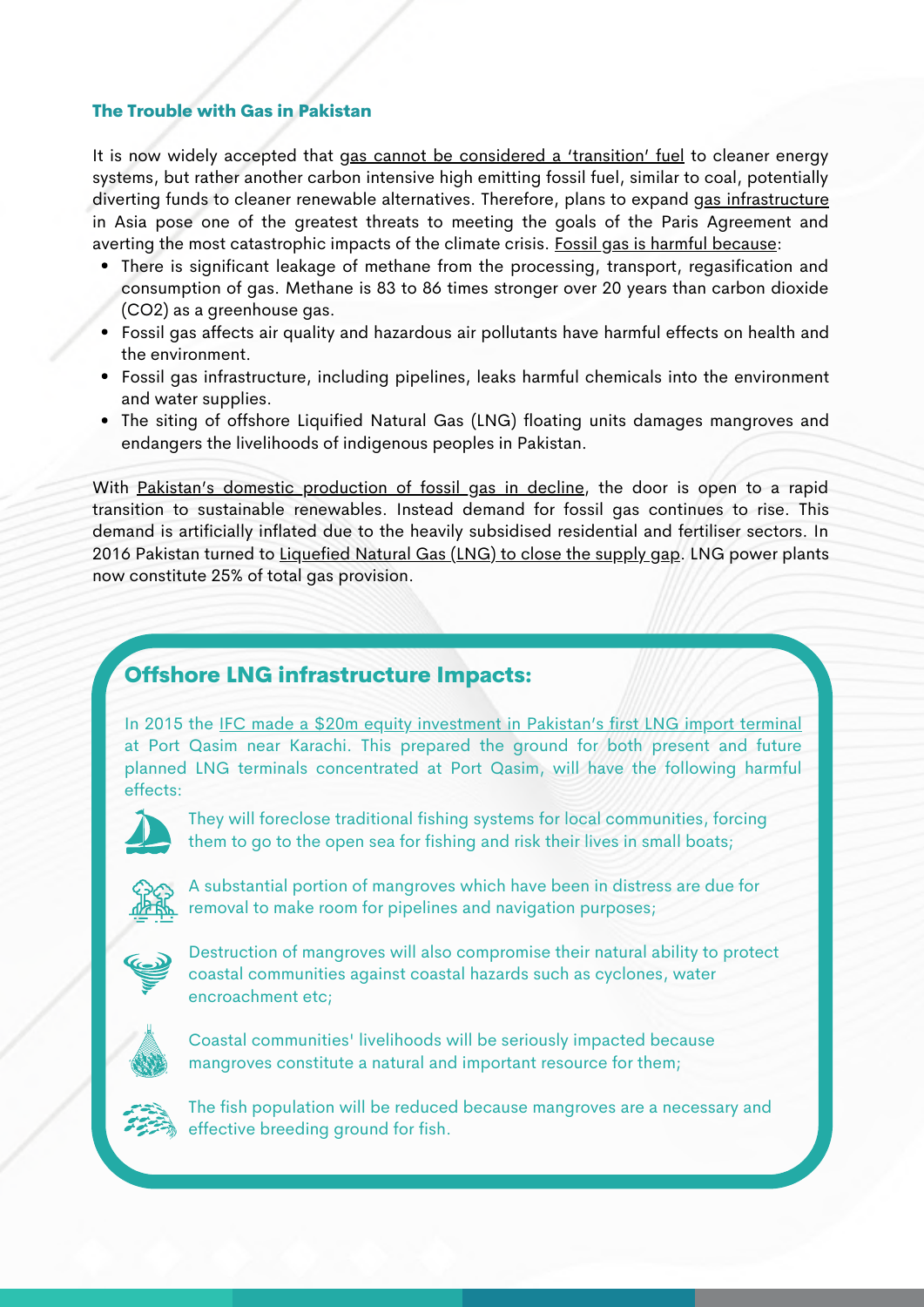Almost half of the imported LNG is bought on the spot market, which has forced Pakistan to pay the most ever for spot shipments to top up supply under long-term contracts, or even forgo the shipments altogether. Pakistan has a fragile economy which is struggling under the burden of imported LNG. In 2020, Pakistan's economic growth remained negative and approximately 35% of [GDP](https://www.aninews.in/news/world/asia/pakistan-power-sector-circular-debt-surges-to-rs-247-trillion20220211015203/) still goes to [servicing](https://www.aninews.in/news/world/asia/pakistan-power-sector-circular-debt-surges-to-rs-247-trillion20220211015203/) debt in the energy sector. This is caused by the [government](https://www.thenews.com.pk/print/913648-circular-debt-rising-by-rs35-billion-per-month) paying crippling capacity payments rising [t](https://www.thenews.com.pk/print/913648-circular-debt-rising-by-rs35-billion-per-month)o \$5.5billion to energy companies to ensure that there is sufficient generation capacity available to meet the demand at all times. These locked-in capacity payments coupled with the running of inefficient power plants, leads to what is called 'circular debt'.

The surge in global gas prices is due to shortages in Europe which has pushed Asian LNG prices to record levels. In the winter of 2021, fuel costs from gas in Pakistan were three times higher than for energy [generated](https://www.dawn.com/news/1651166) from solar and wind. In Pakistan there is also growing circular debt in the gas sector because of the gap between the price at which the fuel is imported and the subsidised rate that a large segment of consumers pays for it.

Distribution losses across the gas supply chain are also a significant problem with estimates of [unaccounted](https://www.brecorder.com/news/40161311/lng-highest-ever-price) for gas (UFG) doubling from 9 to 18% in recent instances.

Pakistan's Prime Minister Imran Khan carried out a [long-planned](https://www.aljazeera.com/opinions/2022/3/3/why-was-pakistans-pm-in-russia-amid-ukraine-invasion) visit to Moscow on 23-24 February, which coincided with day one of Russia's invasion of Ukraine. In the context of gas and energy security, this visit was partly about securing Russia's 26% investment in the Pakistan Stream Gas Pipeline between Karachi and the city of Kasur in Punjab – a project costing over \$2bn that would ultimately increase Pakistan's dependence on imported LNG. The visit, at such a controversial time, and the ensuing gas crisis, demonstrate that LNG infrastructure investments are highly risky in the current context.

### A snapshot of World Bank and International Financial Corporation (IFC)'s role in fossil gas

This case study gives some examples of where the World Bank and IFC have supported gas and LNG energy in Pakistan which has resulted in Pakistan's dependence on expensive fossil gas in 2022. It does not cover lending to clients through financial intermediaries.

In 2002, the IFC [invested](https://pressroom.ifc.org/all/pages/PressDetail.aspx?ID=19340) \$30 million in LASMO Oil Pakistan Itd, to develop Pakistan's Bhit gas field in Sindh province. The processed gas was sold to Sui Southern Gas Company, one of Pakistan's state-owned gas transmission and distribution companies. The specified aim was to promote gas as the fuel of choice for new industrial users in the Karachi region and reduce the country's dependence on imported oil.

Over a decade later, in 2016, [th](https://www.thehindu.com/news/international/World-Bank-cancels-100-million-loan-for-Pakistan%E2%80%99s-natural-gas-project/article16777367.ece)e World Bank [cancelled](https://www.thehindu.com/news/international/World-Bank-cancels-100-million-loan-for-Pakistan%E2%80%99s-natural-gas-project/article16777367.ece) a \$100m loan to Sui Southern Gas Company to enhance the supply of fossil gas by reducing physical and commercial losses of gas in the pipeline system, indicating that there were problems of methane leakage from gas pipelines. The World Bank stopped this loan citing the company's lack of interest in rectifying the problem.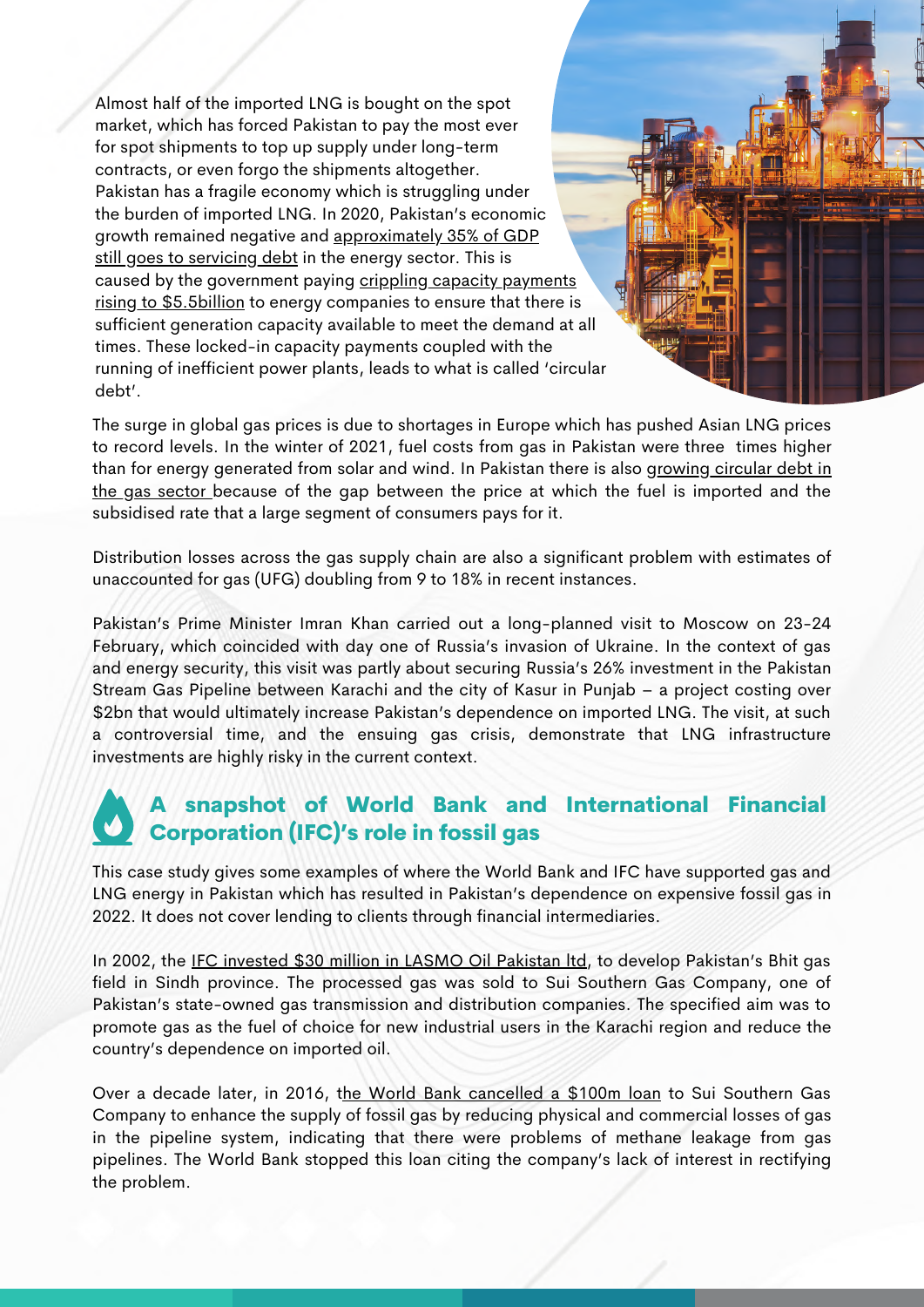## **PUBLIC FINANCE FOR LNG IS A COSTLY MISTAKE IN PAKISTAN**

In 2015, the IFC [invested](https://www.google.com/url?q=https://disclosures.ifc.org/project-detail/SII/34603/elengy-terminal&sa=D&source=docs&ust=1649243792741393&usg=AOvVaw0WStXsfKUC9yN43ZqcZKIa) \$15m equity and loaned \$20m to Engro, a leading Pakistani conglomerate, to support the construction of Pakistan's first liquefied natural gas (LNG) terminal. Located at Port Qasim, near Karachi, the facility introduced Pakistan to LNG imports. This has become a financial noose around the neck of the country's energy sector as LNG prices soar. The project was part of World Bank Group and IFC strategy to mob[i](https://pressroom.ifc.org/all/pages/PressDetail.aspx?ID=16548)lise up to \$10 billion in [investments](https://pressroom.ifc.org/all/pages/PressDetail.aspx?ID=16548) to address Pakistan's power shortages. The terminal handles up to 4.5 million tons of LNG every year, and its construction aimed to reduce the country's reliance on diesel.

In addition to the Pakistan Stream Gas Pipeline, the government is planning two Floating Storage Regasification Units (FSRU) that will go into service from late 2022 to 2024 according to IEEFA. One [Combined-Cycle](http://ieefa.org/wp-content/uploads/2021/12/Examining-Cracks-in-Emerging-Asias-LNG-to-Power-Value-Chain_December-2021.pdf) Gas Turbine (CCGT) power project reached financial close in 2021. This plant will have a life cycle of thirty years, so there are consumer concerns that the power plant may turn into another stranded asset, resulting in increased electricity and gas prices. Local banks, including Habib Bank are financing this project through 75% [commercial](https://www.dawn.com/news/1620020) debt.

Habib Bank is no stranger to fossil fuel investments and has invested in coal infrastructure in the past, supported by the IFC. In April 2015, for [example,](https://pressroom.ifc.org/all/pages/PressDetail.aspx?ID=16516) the IFC invested \$75 million in equity and provided a \$150 million loan to Habib Bank. Habib then went on to invest equity in and/or provided debt finance to five Thar [Coal-to-Power](https://www.urgewald.org/sites/default/files/media-files/World%20Bank%20Policy%20Lending%20Pakistan_Urgewald.pdf) projects, including Thar Block I integrated coal mine and 1,320 MW subcritical power plant; Sindh Engro Coal Mining Company (Thar Block II); and three sub-critical coal power plants totalling another 1,320 MW (all supplied by Thar Block II).

Back in 2015, the World Bank and Government of Pakistan considered that importing LNG an [economically](https://www.reuters.com/article/pakistan-qatar-lng-idINKCN0VJ1YS) v[i](https://www.brecorder.com/news/40161311/lng-highest-ever-price)able source of power generation. Today imported LNG prices in Pakistan are reaching record highs, and as LNG suppliers ENI and Gunvor default on LNG deliveries, Pakistan is turning back to diesel. Further, state-owned gas supply companies (SSGPL and SNGPL) have [categorically](https://www.dawn.com/news/1618884) objected to the use of its transmission pipelines for private imported gas, citing lack of spare capacity. This could lead to imported LNG terminals becoming stranded assets in the future, compounding skyrocketing costs with further transmission-related expenses.

With investment and support Pakistan could turn its back on fossil fuels and invest in its own energy security through developing sustainable, renewable indigenous sources of energy.

F C **Today imported LNG prices in Pakistan are reaching record highs**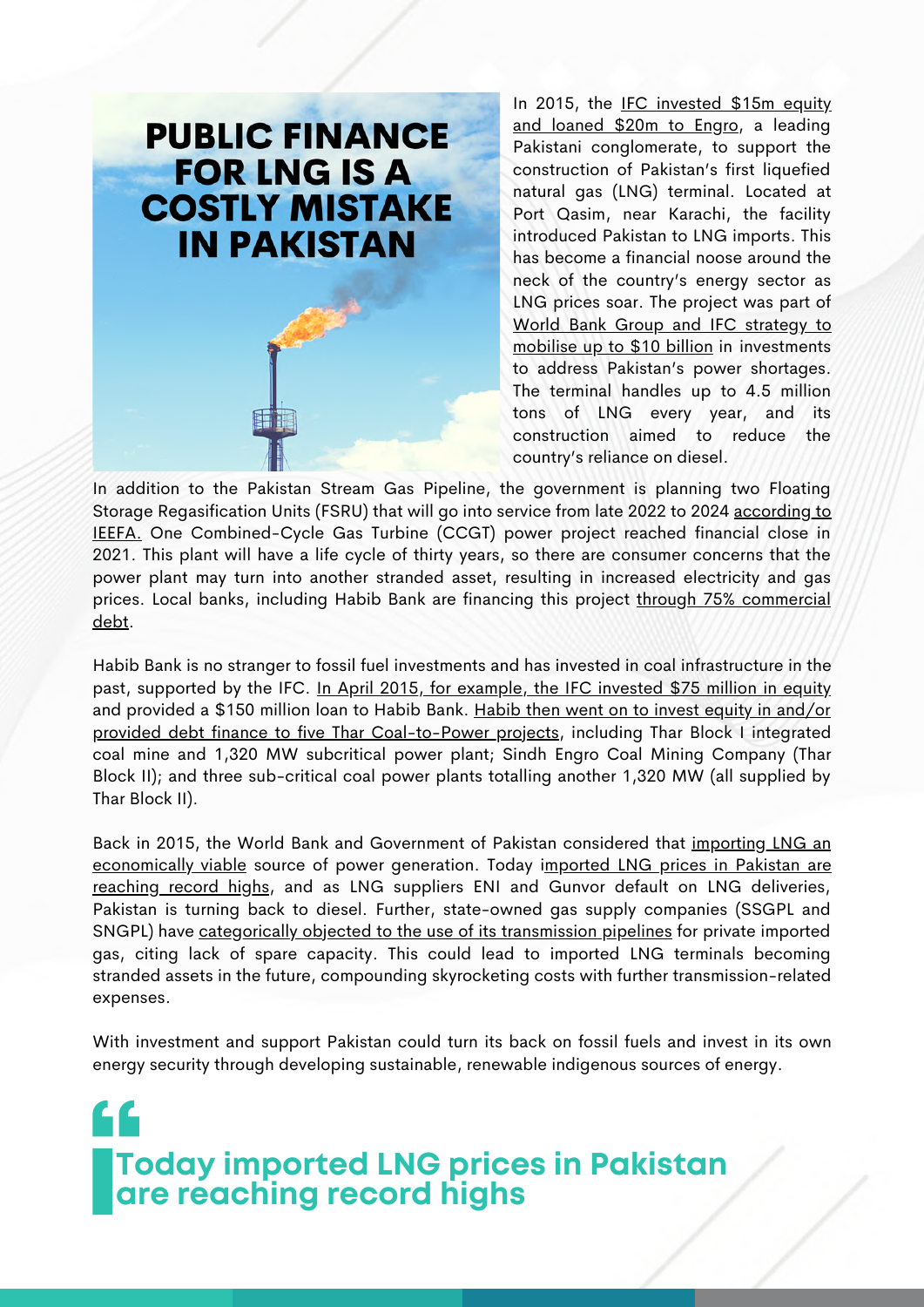### **World Bank prioritising a transition to renewable energy in Pakistan**

The World Bank is aware of Pakistan's dwindling domestic fossil gas reserves and the increasing dependency on fossil fuel imports. Its 2020 Variable Renewable Energy Integration and Planning Study [demonstrates](https://documents.worldbank.org/en/publication/documents-reports/documentdetail/884991601929294705/variable-renewable-energy-integration-and-planning-study) that expanding renewable energy generation could help reduce reliance on fossil fuel imports, reduce electricity price volatility, and meet the country's climate change mitigation targets.



The World Bank's [Systematic](https://www.google.com/search?q=World+Bank+Pakistan+Systemic+Country+Diagnostic&oq=World+Bank+Pakistan+Systemic+Country+Diagnostic&aqs=chrome..69i57j0i8i13i30.11507j0j7&sourceid=chrome&ie=UTF-8) Country Diagnostic 2020 forms the basis of the Country Partnership Framework 2022 to 2027, which guides all World Bank Group investments in Pakistan throughout that period. It states that the Government of Pakistan should rebalance the future energy-mix, to '*reduce Pakistan's dependence on expensive fossil fuels and increase the contribution of indigenous, clean and green resources, with an emphasis on encouraging private sector investments'.*

[The](https://www.ifc.org/wps/wcm/connect/4f4ba557-5538-4f80-8f51-22a57d9dcc2f/CPSD-Pakistan.pdf?MOD=AJPERES&CVID=nCEu6en) World Bank's Pakistan Country Private Sector [Diagnostic](https://www.ifc.org/wps/wcm/connect/4f4ba557-5538-4f80-8f51-22a57d9dcc2f/CPSD-Pakistan.pdf?MOD=AJPERES&CVID=nCEu6en) of May 2021 also notes that supporting the transition to renewable energy is more important than ever. It goes further by saying that new technology, declining unit costs of production, and private solutions in the renewable energy sector could revolutionise the energy industry in Pakistan in the coming decades. It demonstrates that the benefits would be improved reliability, less pollution, and a more affordable energy mix to benefit households and producers.

The World Bank's Development Policy Loans (DPL) are an increasingly influential financing instrument that provide non-earmarked loans to governments for policy and institutional reforms. It is subject to prior actions that are agreed with governments before disbursement. In 2021 Development Policy Loans to Pakistan amounted to \$1.2bn and aimed to restore the financial viability of the power sector and lock in the transition to a low carbon footprint.

In 2020 and 2021 the World Bank have three energy sector policy loans to the Pakistani government:

- Program for [Affordable](https://projects.worldbank.org/en/projects-operations/project-detail/P174553) and Clean Energy, (PACE)
- Resilient Institutions for [Sustainable](https://www.worldbank.org/en/news/loans-credits/2020/06/29/pakistan-resilient-institutions-for-sustainable-economy-program) Economy (RISE)
- Securing Human Investment to Foster [Transformation](https://www.worldbank.org/en/news/loans-credits/2020/05/21/pakistan-securing-human-investments-to-foster-transformation-shift) (SHIFT)

The World Bank expects the PACE, RISE, and SHIFT reforms collectively to help Pakistan get on a sustainable growth path. However, in spite of these [commitments](https://www.worldbank.org/en/news/press-release/2021/08/07/world-bank-vice-president-visits-pakistan-emphasizes-importance-of-structural-reforms-to-sustain-recovery) to support the renewable energy transition, the World Bank put pressure on the government and energy authorities to accelerate power sector reforms ahead of the approval of the PACE loan. In fast-tracking the approval process, energy authorities slashed the 2030 renewable goals in the energy generation mix to 2030 from 30% to 17% of the generation mix. The generation mix in this revised scenario is dominated by expensive and dirty fossil fuels, with additions of around 8.5 GW of coal, and 10 GW of LNG and gas to be made in the next 10 years.